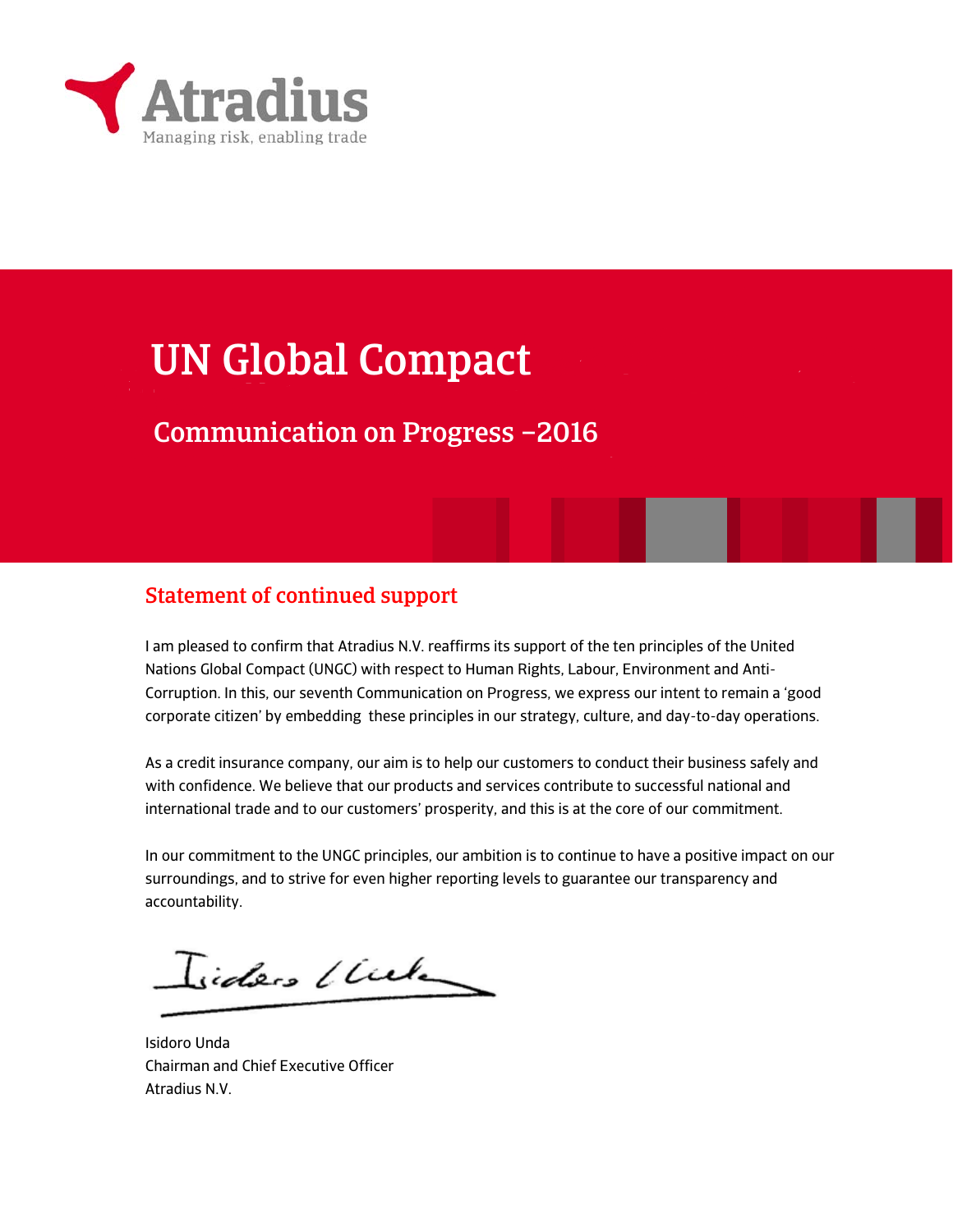# Atradius and CSR

To understand the way in which we manage our positive impact in the world, it is important to first understand our commercial function. As a leading global credit insurer, Atradius' aim is to support our customers' growth by strengthening their credit and cash management. Our core product – credit insurance – provides a safety net in the event that any of our customers' buyers fail to pay for the goods and services supplied on credit terms. In addition, we offer a wide range of credit management products and services, including bonding, debt collection and reinsurance, all of which are supported by the expertise of our people and a wealth of constantly updated financial data on over 200 million companies worldwide.

At the heart of our business is our assessment of the ability of companies across the globe to pay and therein lies our social responsibility. We aim to stimulate the economy responsibly, analyse and safeguard millions of business relationships, and thus generate confidence in businesses from all sectors, sizes and countries to cooperate in worldwide trade. In this way, we enable over 60,000 businesses, shipping €800 billion in goods and services, to trade worldwide with almost 2.4 million customers. Around 2% of the value of global export trade takes place because of the insurance cover we provide.

Thus, as a company whose remit is to enable successful trade, we believe that our biggest corporate responsibility is an economic one. Trade is by definition essential for the world's economic development. It allows companies to grow, compete and improve their products, thereby creating employment and reducing poverty. Our credit insurance is a vital element in ensuring that trade, and those engaged in trade, remain safe and secure.

Through the strict corporate governance that ensures that we run our business and manage risk for our customers in a transparent and ethical way, we play an important role in helping those many thousands of customers around the world to remain profitable and to provide both employment and valuable services to their markets and communities.

The world is constantly changing, and to continue to serve our customers in this way we adapt and evolve as a business too. Each year we build on the foundation of service excellence which our customers value and have come to rely on, with product innovations designed to suit the specific needs of both small businesses and larger organizations, and a reinforcement of our drive for increased efficiency and improved customer service.

Whether through our core credit insurance products or our other credit and risk management services, excelling in the way we serve our customers is the main driver of our strategy: a strategy that is designed to maintain our own profitability and to create wealth and employment for our customers.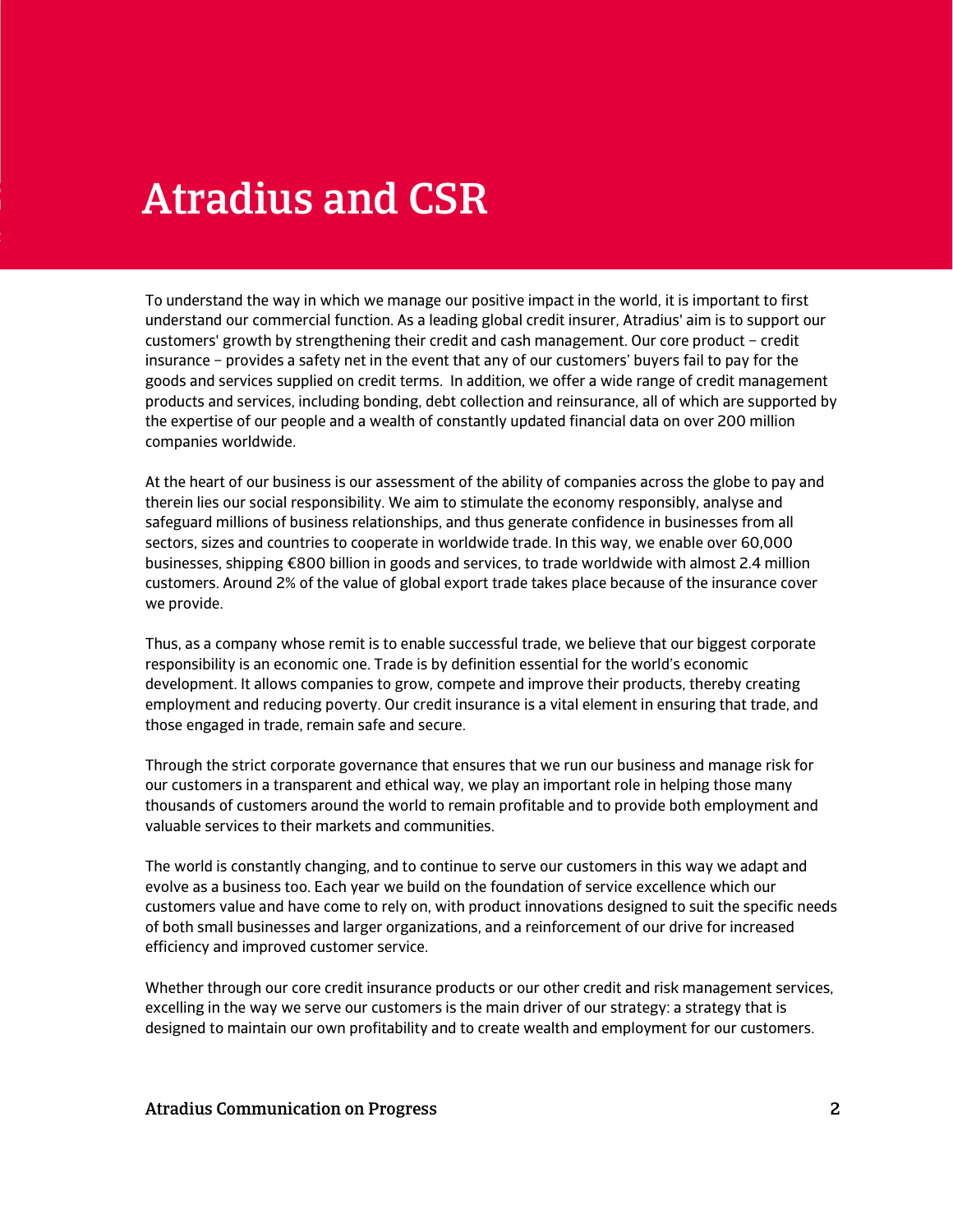Indeed that strong customer focus has always been a defining characteristic of the way we do business. During the reporting period we continued to ensure that all our people understand the need to maintain a customer-focused mindset, whatever their role within the organization.

That is a key factor in our CSR priority of, as it were, oiling the wheels of international trade with all the benefits that that brings in terms of wealth creation and well-being.

Expertise in underwriting is at the core of what we do: one of the most fundamental aspects of our service proposition is our credit limit service. That is why we continue to invest in infrastructure that increases our underwriting capabilities.

Atradius' geographic expansion is of major strategic importance: we aim to support our customers wherever they do business, both now and in the future. Latin America, South East Asia, Africa and Russia are all focus areas that will contribute to our customers' growth. Investment is the key to creating a solid base in these markets, ensuring that, wherever we are, we can offer the consistent excellence in underwriting, business intelligence, automation and communication that are our trademark.

Above all else, our people are our most valuable asset: it is their skill and professionalism that set us apart and allow us to deliver best-in-class service to our customers. That is why we are committed to ongoing investment in our employees. It is through that investment that we continue to improve our expertise in risk management and build lasting, meaningful and fruitful relationships with our customers – and fulfill our mission.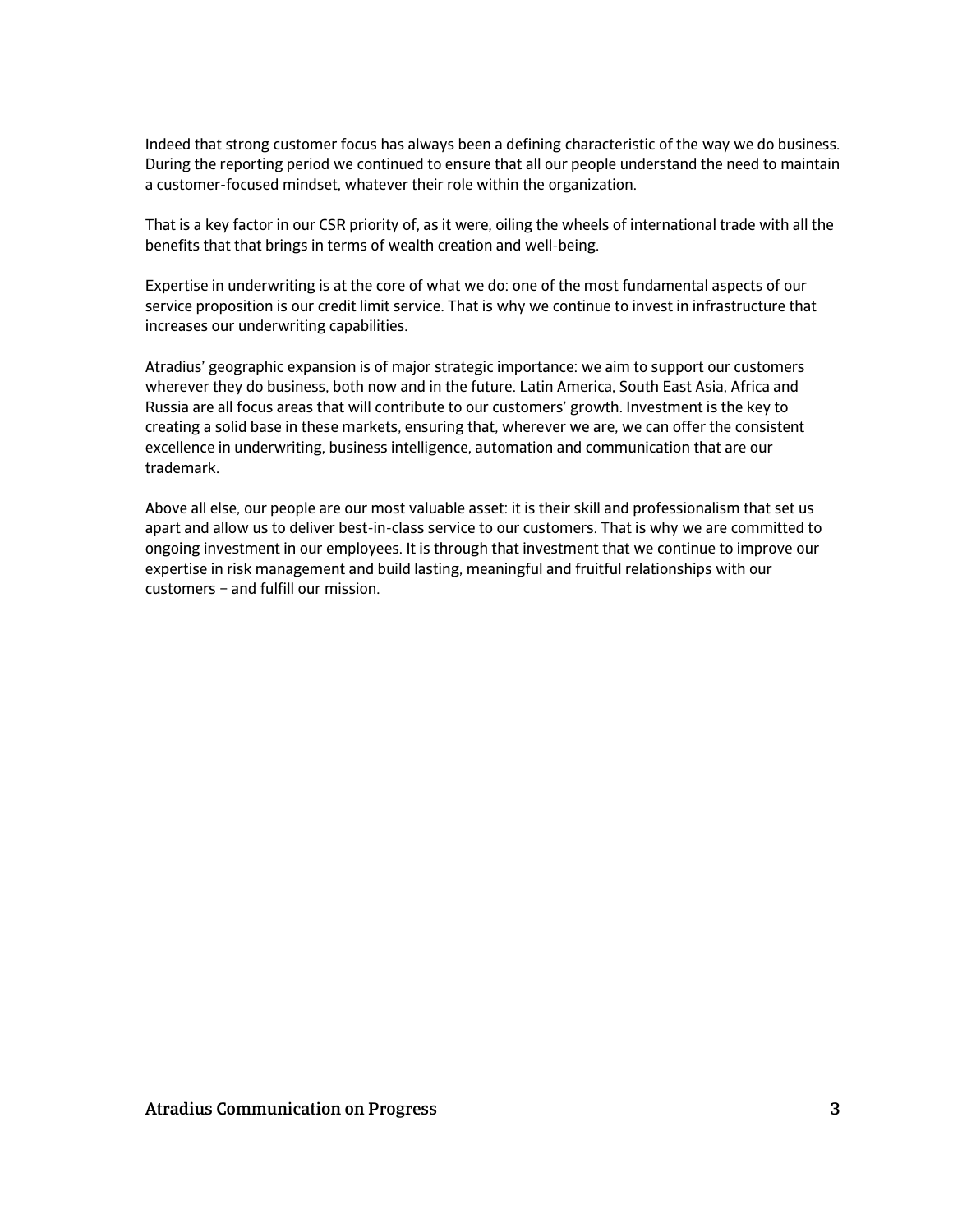## Our Material Issues

In 2014, we have conducted a materiality analysis involving our most important stakeholder groups to further improve our corporate responsibility activities. Materiality – or the identification of and focus on material topics – is a concept that is central to corporate responsibility reporting. It helps us understand what topics have a direct or indirect impact on our day to day business. These topics then form the basis of what we focus our corporate responsibility efforts on and eventually, they will form the basis of what we report on.

We are aware that strong stakeholder relationships is one of the requirements for an effective materiality analysis. That is why we have identified and prioritized our material topics by engaging internally across the business as well as externally with a broad set of stakeholders. We started off with a long list of relevant topics, which were discussed with a group of internal stakeholders such as top management, the Corporate Responsibility Team and the Corporate Strategy Department. These discussions resulted in a shortlist. From this shortlist, a survey was created that was sent to internal stakeholders – including the Atradius Leadership Team, employees and the European Works Council – as well as to external stakeholders – including suppliers, customers, regulators and the Dutch government. We are always open to learning from people both inside and outside our business, because we believe that corporate responsibility is fundamentally an inclusive concept. This is one of the primary reasons why we have included stakeholders in our reporting and invited them to offer external perspectives on corporate responsibility at Atradius.

The result of the analysis is the materiality matrix shown below. The matrix shows the relative importance of each issue for our stakeholders and for our sustainability as a business. The resulting materiality matrix ensures we focus on the most material topics for our evolving business. We plan on revisiting our materiality analysis regularly to ensure our efforts remain aligned with what is most important to our business and our stakeholders.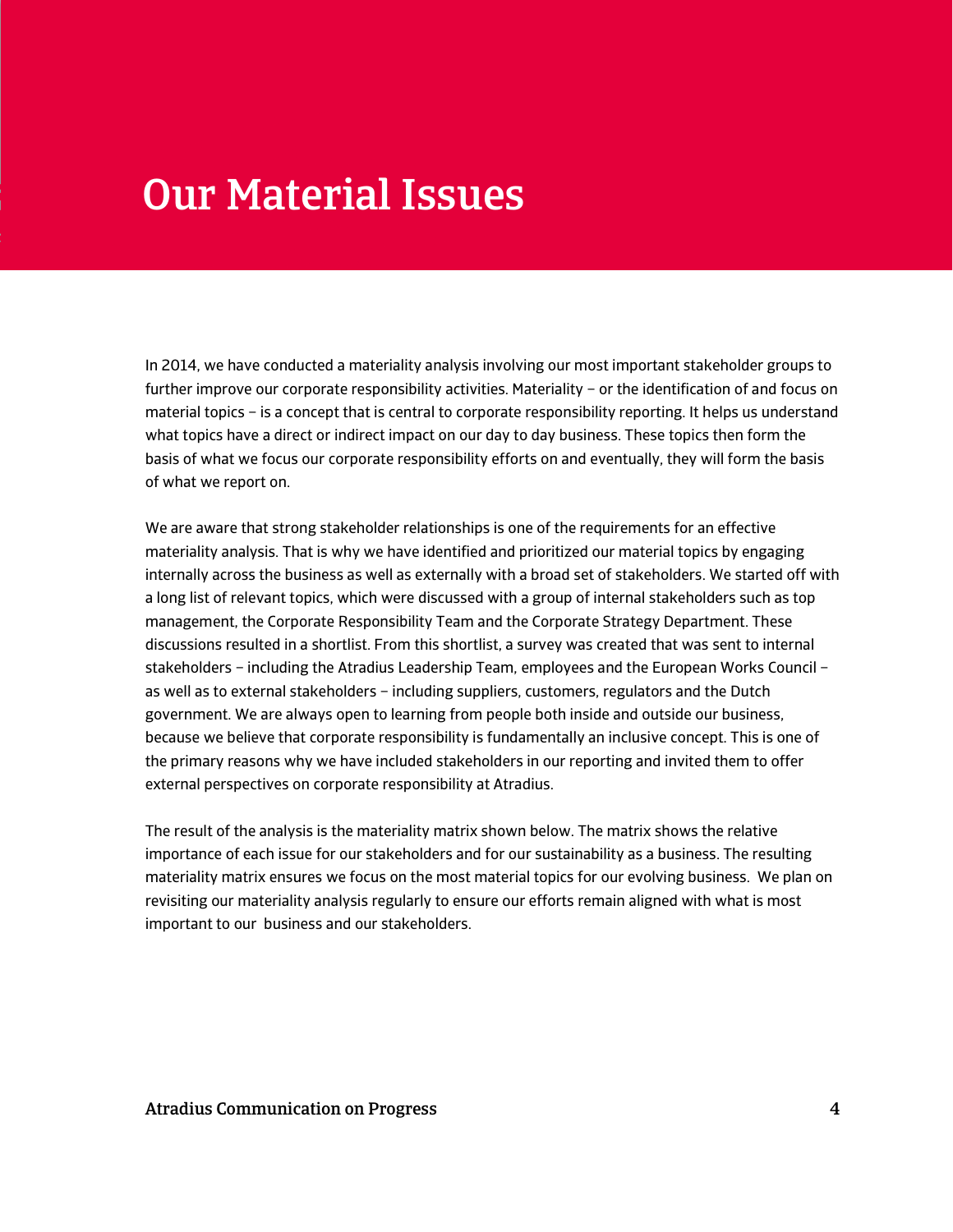#### Figure 1: Atradius Materiality Matrix



8

Important to Atradius

- 1 Economic development & growth of emerging markets 7
- 2 Digitisation & 24/7 economy
- 
- 4 Environmental protection & sustainable sourcing
- 5 Demand of simplicity and transparency in product and service delivery
- 6 Fraudulent claims & trustworthiness of customers

Customer loyalty & values

Cybercrime & protection of sensitive information

- 3 Regulation & legislation 9 Employee satisfaction & retention
	- 10 Relationship management with partners and intermediaries
	- 11 Compliance and integrity management
	- 12 Corporate governance & risk management

Based in the Materiality Matrix and the United Nations Global Compact Ten Principles, we will set up a reporting framework in 2H 2016 following the GRI Sustainability Reporting Guidelines. The data gathering is forecast to start on 2017 to prepare our first GRI report.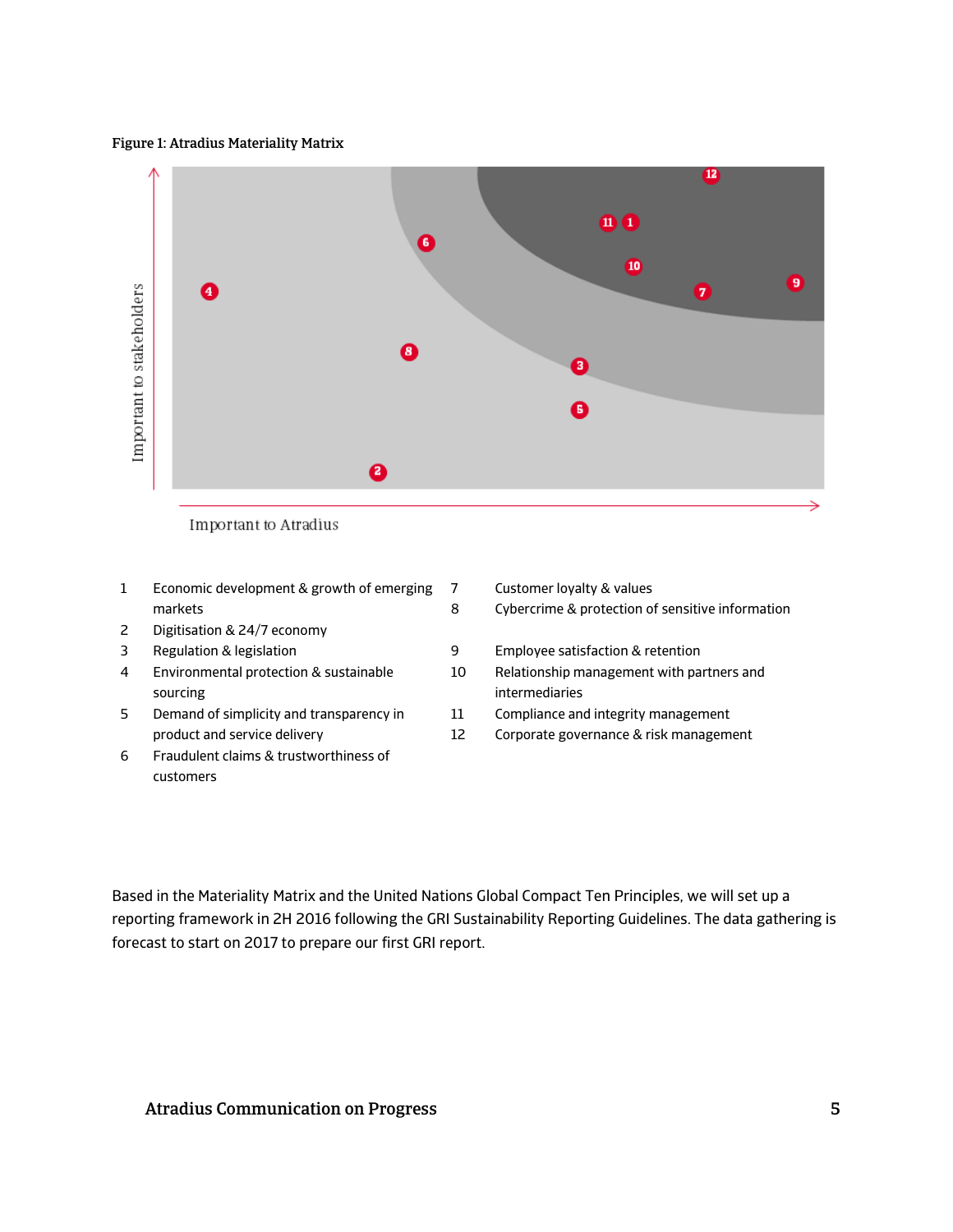# The ten principles

| <b>Principle</b><br>no. | <b>Global Compact Principle</b>                                                                                        | <b>Assessment, Implementation &amp; Outcomes</b>                                                                                                                                                                                                                                                                                                                                              |
|-------------------------|------------------------------------------------------------------------------------------------------------------------|-----------------------------------------------------------------------------------------------------------------------------------------------------------------------------------------------------------------------------------------------------------------------------------------------------------------------------------------------------------------------------------------------|
| 1                       | <b>Businesses should</b><br>support and respect<br>the protection of<br>internationally<br>proclaimed human<br>rights. | Our commitment to upholding human rights in their<br>many forms is embodied in our Code of Conduct,<br>which includes the corporate, legal and ethical<br>compliance principles that apply to every Atradius<br>employee.                                                                                                                                                                     |
|                         |                                                                                                                        | One example is the right to protection of personal<br>data, which is embodied in our Code of Conduct and<br>Compliance Codes. This right is embedded into the<br>procedure for processing personal data at Atradius.<br>Furthermore, our Supplier Code of Conduct includes<br>guidelines for supplier behaviour, covering the<br>support of and respect for human rights by our<br>suppliers. |
|                         |                                                                                                                        | In 2014, we started measuring our people's<br>perceptions of equal treatment in our Employee<br>Engagement Survey. The survey states that, we<br>acknowledge that human rights encompass much<br>more than equal treatment. For that reason, during<br>the next reporting period, we will include more KPIs<br>regarding human rights in our data collection and<br>analysis.                 |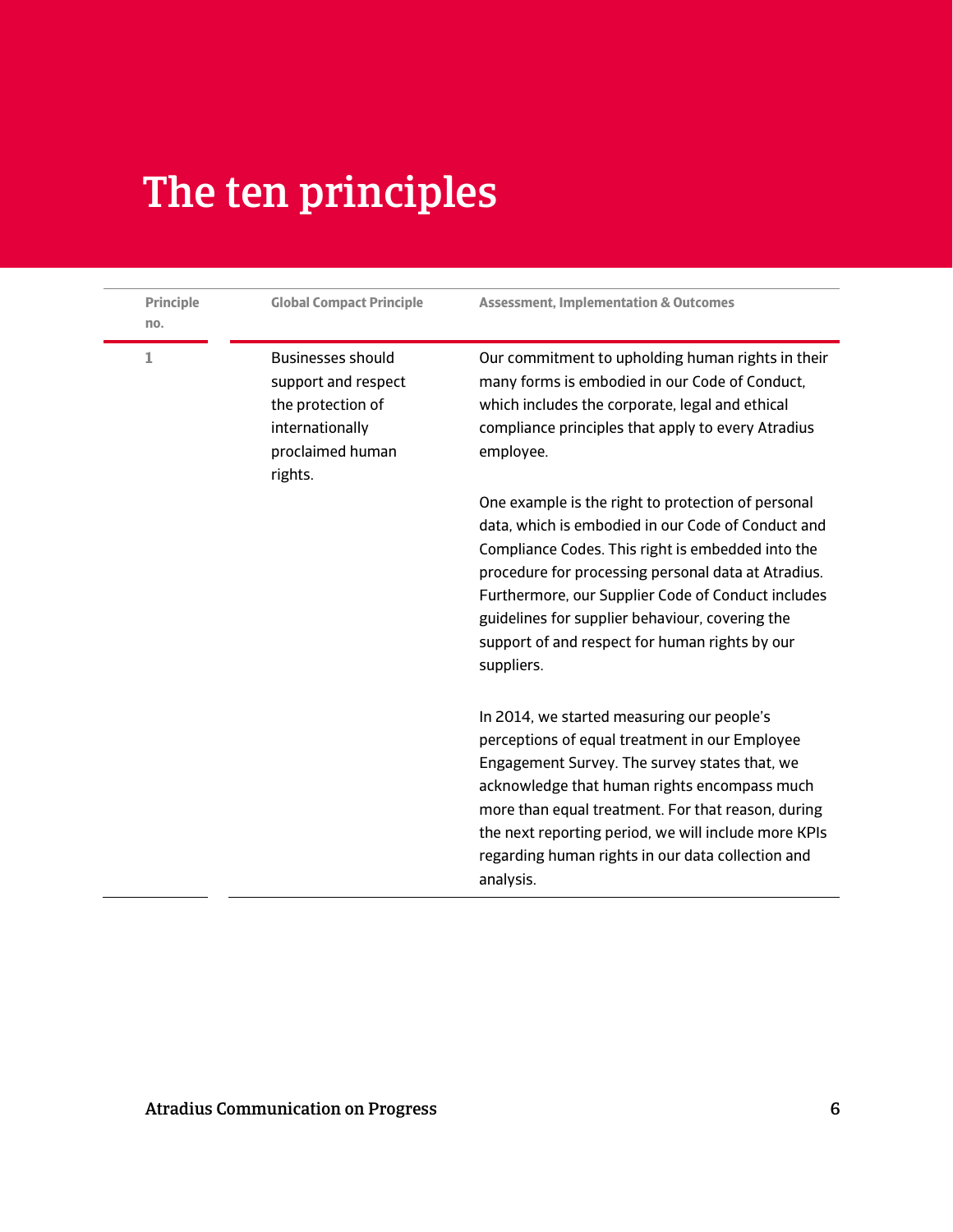| $\overline{2}$ | <b>Businesses should</b><br>make sure that they<br>are not complicit in<br>human rights abuses.      | We ensure that we comply with this principle<br>throughout our business, notably through<br>prevention of breaches of laws, rules and<br>regulations as prescribed in our Compliance Code.                                                                                                                                                                                   |
|----------------|------------------------------------------------------------------------------------------------------|------------------------------------------------------------------------------------------------------------------------------------------------------------------------------------------------------------------------------------------------------------------------------------------------------------------------------------------------------------------------------|
|                |                                                                                                      | Another way in which we ensure that we comply<br>with this principle is by being transparent to the<br>outside world in what we do and how we do it. For<br>example, our 'Evolve' initiative, through which we<br>motivate our staff to engage in continuous<br>improvement, is embedded in Atradius' values, and<br>makes us as a company more reliable and<br>accountable. |
|                |                                                                                                      | No incidents on human rights abuses have been<br>reported in the reporting period.                                                                                                                                                                                                                                                                                           |
| 3              | <b>Businesses should</b><br>uphold the freedom of<br>association and the<br>effective recognition of | Employee involvement is guaranteed through our<br>employee representations or labour unions in<br>countries in which this is not prohibited.                                                                                                                                                                                                                                 |
|                | the right to collective<br>bargaining.                                                               | One example of the implementation of this principle<br>in practice is the Works Councils which are present<br>in some countries and also clustered regions - for<br>example, Europe. During Works Council meetings,<br>employees are able to raise concerns about specific<br>topics. These topics are then discussed with the<br>Management Board.                          |
|                |                                                                                                      | No violations on freedom of associations have been<br>reported in the reporting period. The European<br>Works Council (EWC) held two face to face meetings<br>with the CEO and other management<br>representatives in 2015. After each meeting the<br>EWC produced a newsletter for employees<br>highlighting topics covered.                                                |
| 4              | <b>Businesses should</b><br>uphold the elimination                                                   | Our compliance with national and international laws<br>and rules prohibit these forms of labour in our                                                                                                                                                                                                                                                                       |

## Atradius Communication on Progress 7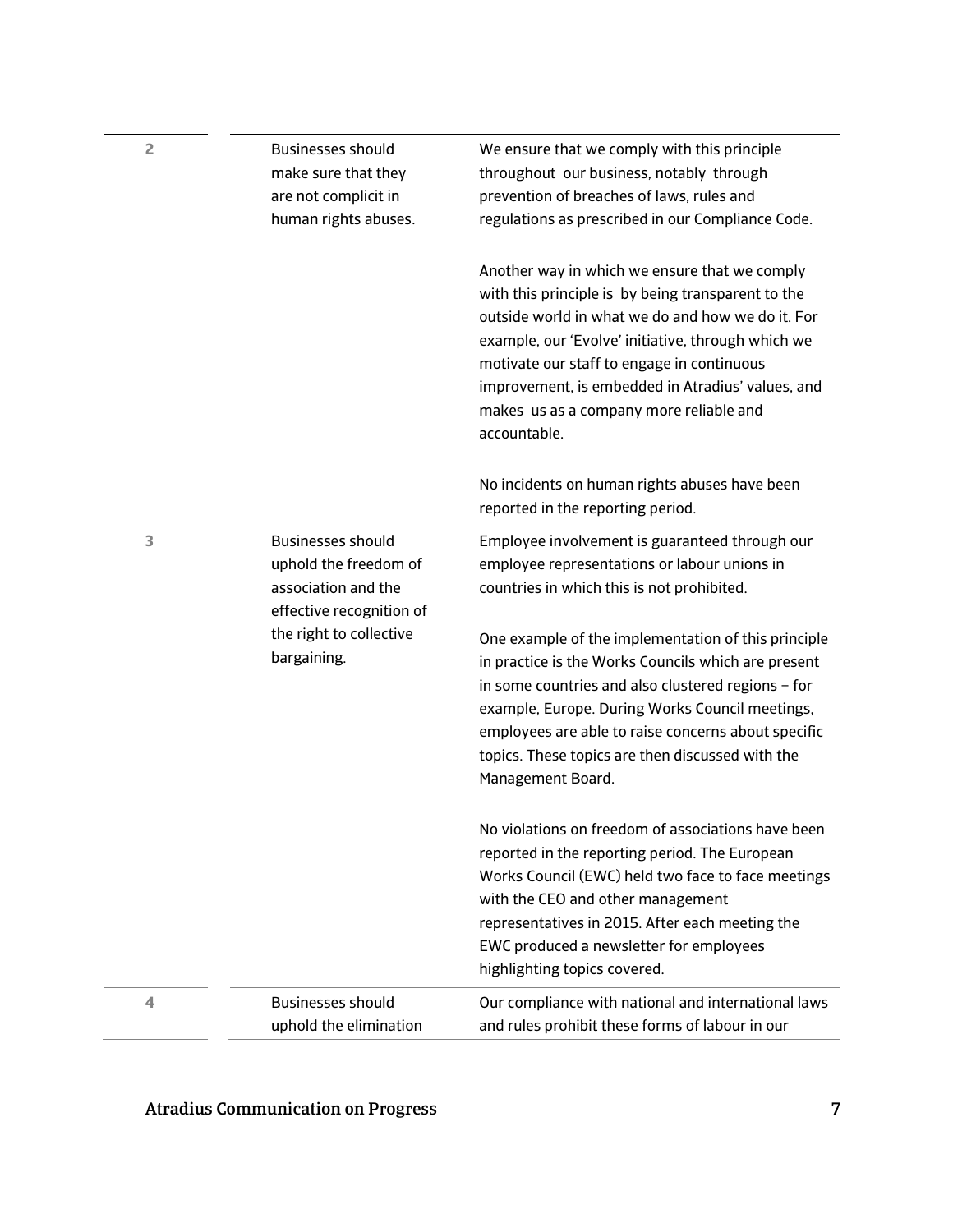|                | of all forms of forced<br>and compulsory labour.                                                                       | business.<br>No violations of our strict rules preventing<br>compulsory labour have been reported during the<br>reporting period.                                                                                                                                 |
|----------------|------------------------------------------------------------------------------------------------------------------------|-------------------------------------------------------------------------------------------------------------------------------------------------------------------------------------------------------------------------------------------------------------------|
|                |                                                                                                                        |                                                                                                                                                                                                                                                                   |
| 5              | <b>Businesses should</b><br>uphold the effective<br>abolition of child<br>labour.                                      | Our compliance with national and international laws<br>and rules prohibit these forms of labour in our<br>business.                                                                                                                                               |
|                |                                                                                                                        | The Group Procurement Framework states that<br>every (potential) supplier will be screened to find out<br>whether or not they apply the same standards of<br>ethical practice as Atradius, which also covers the<br>abolition of child labour.                    |
|                |                                                                                                                        | No violations of our strict rules on child labour have<br>been reported in the reporting period.                                                                                                                                                                  |
| 6              | <b>Businesses should</b><br>uphold the elimination<br>of discrimination in<br>respect of employment<br>and occupation. | Our Code of Conduct states that all employees and<br>potential employees are treated equally, regardless<br>of their nationality, race, religion, age, sex, sexual<br>orientation, belief or due to disability. Furthermore,<br>harassment will not be tolerated. |
|                |                                                                                                                        | All incidents of discrimination or disrespect can be<br>reported to our Employees' supervisor, Human<br>Resources representative, Group Compliance<br>Manager, or designated owner.                                                                               |
|                |                                                                                                                        | No incidents have been reported in the reporting<br>period.                                                                                                                                                                                                       |
| $\overline{7}$ | <b>Businesses should</b><br>support a<br>precautionary<br>approach to                                                  | Atradius has an environmental policy stating our<br>approach to environmental challenges in our<br>business.                                                                                                                                                      |
|                | environmental<br>challenges.                                                                                           | We have developed a system of measuring key<br>performance indicators for each country in which we<br>operate, to accurately gauge our consumption of                                                                                                             |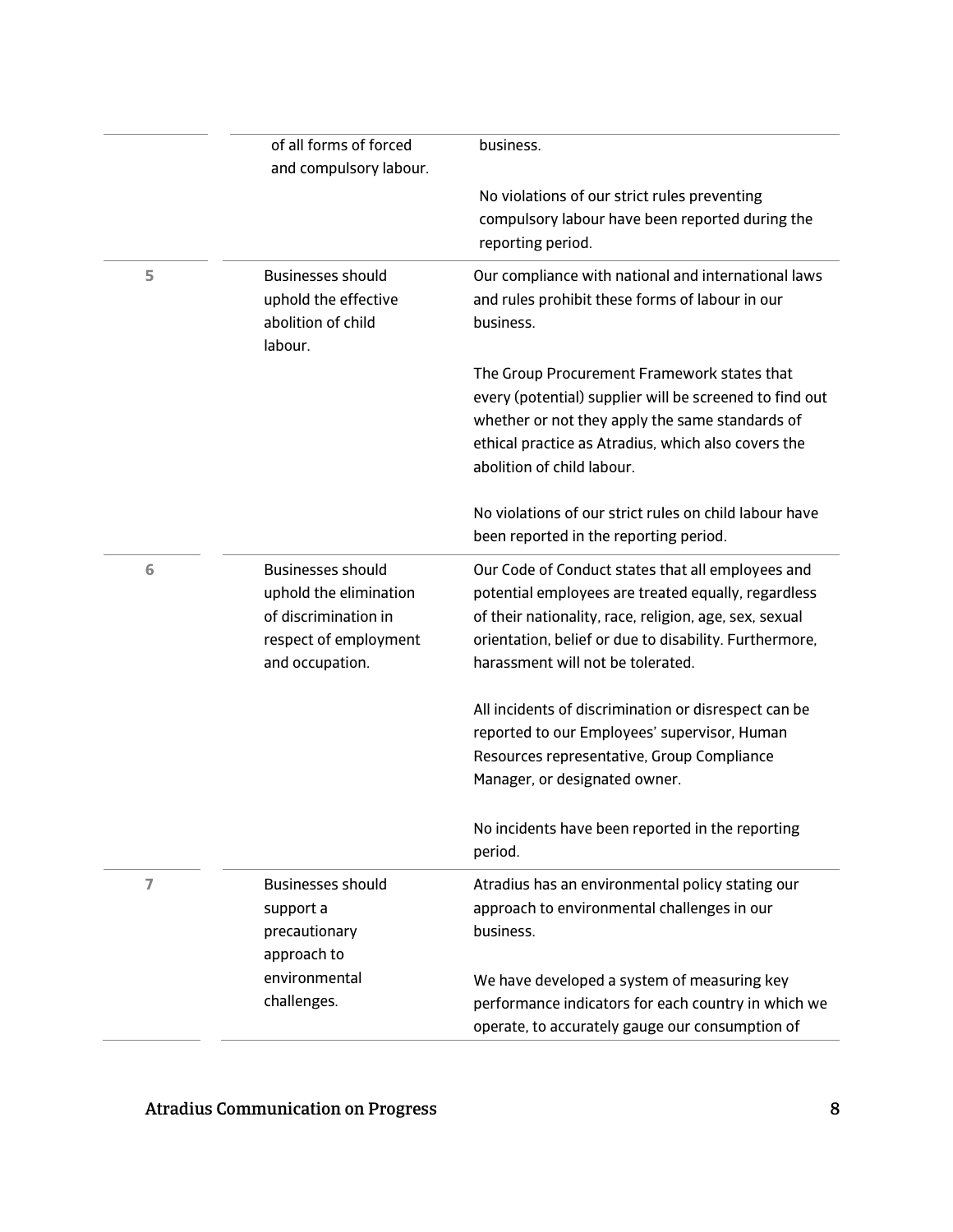|   |                                                                                                             | much of that is derived from renewable and recycled<br>sources. Furthermore, our greenhouse gas emissions<br>and our methods of disposal of waste materials are<br>monitored. While our measurement methods do<br>have some limitations, due to diversity among our<br>different offices and data collectors, such that not all<br>of our data are measured the same way, we are<br>continuously seeking ways to make improvements.                                                                                                                                                                                                               |
|---|-------------------------------------------------------------------------------------------------------------|---------------------------------------------------------------------------------------------------------------------------------------------------------------------------------------------------------------------------------------------------------------------------------------------------------------------------------------------------------------------------------------------------------------------------------------------------------------------------------------------------------------------------------------------------------------------------------------------------------------------------------------------------|
|   |                                                                                                             | The definitions and measurement methods to gather<br>information on our key performance indicators<br>remained the same as previous years. An updated<br>online data collection tool is being used to collect and<br>aggregate the environmental KPI data. Our Country<br>Managers in each country are responsible for the<br>quality of the submitted data. Lastly the collected<br>data is reviewed and verified at a central level. All of<br>the above positively contributes to the quality of the<br>obtained data. We plan to use these data in the<br>development of objectives for further reductions of<br>our environmental footprint. |
| 8 | <b>Businesses should</b><br>undertake initiatives to<br>promote greater<br>environmental<br>responsibility. | To promote greater environmental responsibility,<br>initiatives have been introduced in respect of energy<br>use, recycling and disposal of waste, transportation<br>and procurement. These are stipulated in our<br>environmental policy.                                                                                                                                                                                                                                                                                                                                                                                                        |
|   |                                                                                                             | Each year, we aim to reduce our energy consumption<br>by efficient use and careful planning. Also, we<br>minimize waste and recycle materials whenever<br>possible. Furthermore, we make every endeavour to<br>dispose our waste in safe and responsible ways and<br>we establish travel plans that encourage staff to use<br>alternatives to single-occupancy car use.                                                                                                                                                                                                                                                                           |
|   |                                                                                                             | In 2015, some of our KPIs showed improvement<br>while others did not. For example, our CO2 footprint                                                                                                                                                                                                                                                                                                                                                                                                                                                                                                                                              |

energy and other resources. We also monitor how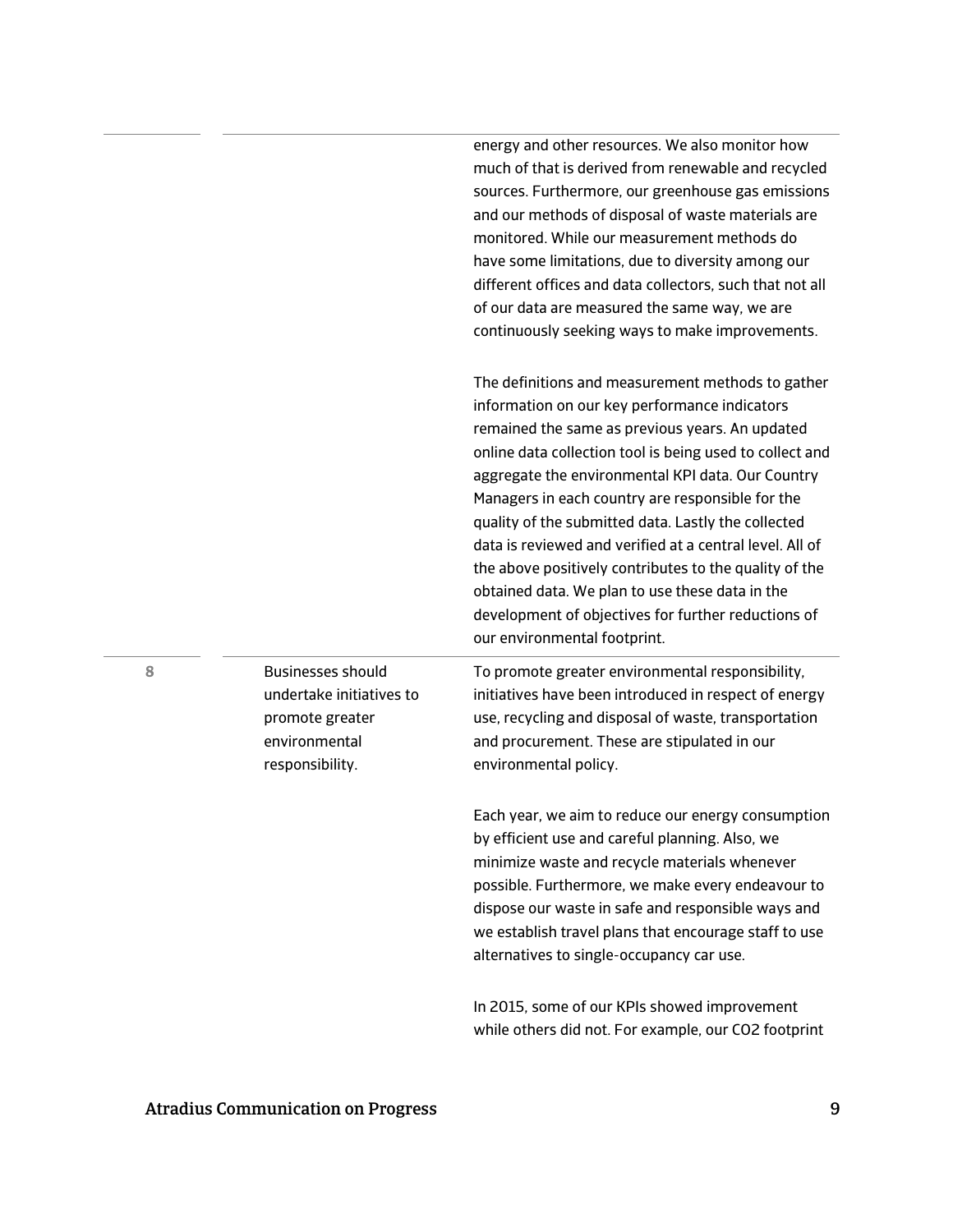|    |                                                                                                                 | decreased, while the number of non-recycled paper<br>sheets increased. We have analysed these outcomes<br>and know their causes, so that this year we are able<br>to monitor and improve these KPIs.                                                                                                                                                                                                                                    |
|----|-----------------------------------------------------------------------------------------------------------------|-----------------------------------------------------------------------------------------------------------------------------------------------------------------------------------------------------------------------------------------------------------------------------------------------------------------------------------------------------------------------------------------------------------------------------------------|
| 9  | <b>Businesses should</b><br>encourage the<br>development and<br>diffusion of                                    | Our environmental policy states that we are willing<br>to make investments in order to improve our energy<br>efficiency.                                                                                                                                                                                                                                                                                                                |
|    | environmentally<br>friendly technologies.                                                                       | If we identify inefficiencies in any current facilities,<br>we will invest in environmentally friendly<br>technologies in order to reduce our energy use and<br>costs. Furthermore, our recently updated Corporate<br>Real Estate Statement includes technical principles<br>which explain that, for all technical specifications of<br>buildings, requirements for environmental and<br>sustainability factors are taken into account. |
|    |                                                                                                                 | In Belgium, for example, a new sustainable office<br>building is being built which has been designed to<br>offer high quality public spaces. It also includes a<br>new pedestrian street, a new park and a public<br>square. The office building will apply for a BREEAM<br>'very good' certificate because of its very efficient<br>energy performance.                                                                                |
| 10 | <b>Businesses should</b><br>work against<br>corruption in all its<br>forms, including<br>extortion and bribery. | Our Code of Conduct states that bribery and<br>corruption are never allowed.<br>Atradius employees are trained in this topic and are<br>firmly instructed not to accept gifts if this creates an<br>obligation for the receiving party.                                                                                                                                                                                                 |
|    |                                                                                                                 | No incidents of corruption and bribery were reported<br>in the reporting period.                                                                                                                                                                                                                                                                                                                                                        |

 $\sim$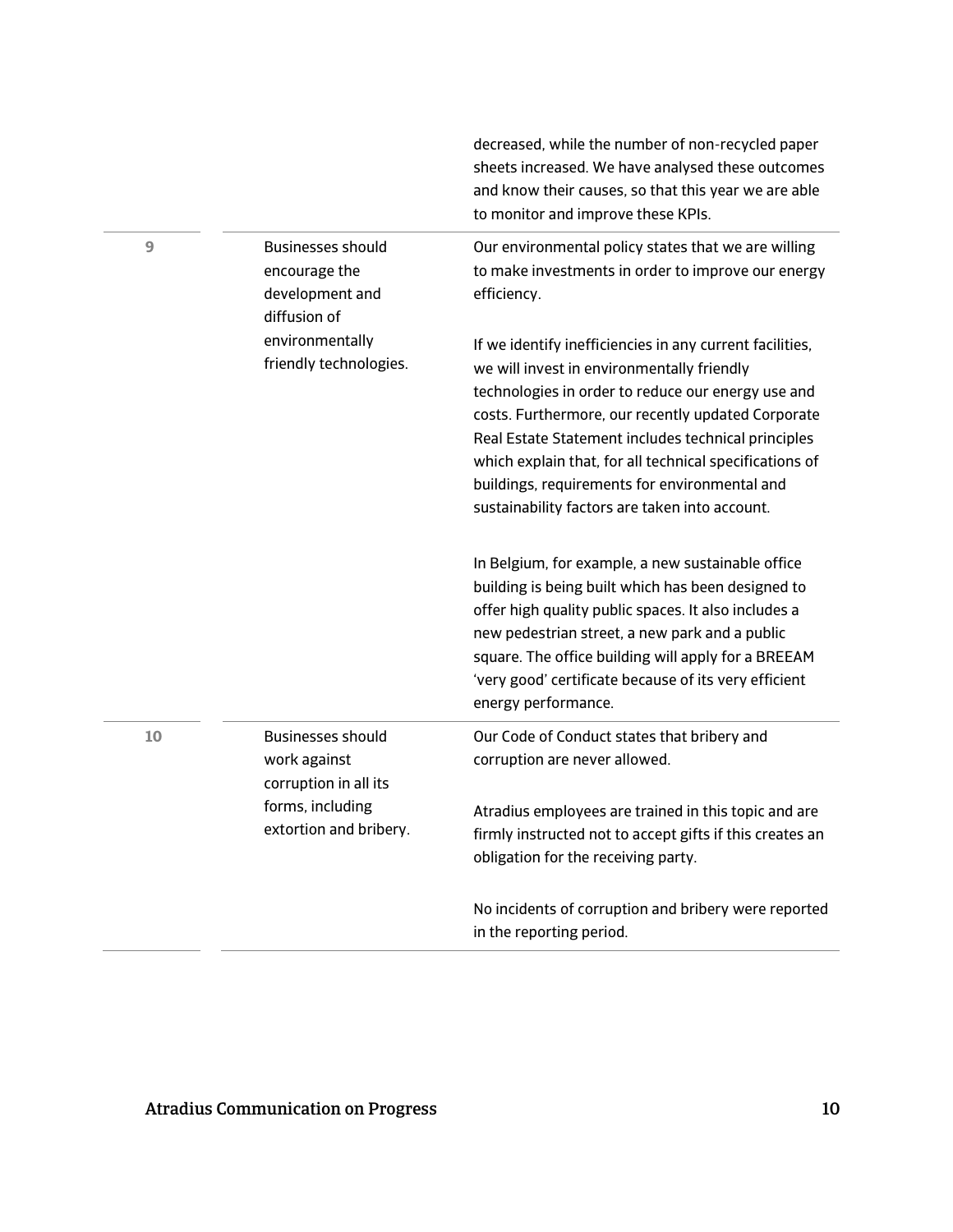# Activities across the Atradius Group

At Atradius, people in different offices in various countries work on CR. We have a global CR team, consisting of seven people from various departments and located all over the world. This team is responsible for our group CR activities, including the identification of material CR issues, the development of the CR policy and the evaluation of our activities. The team reports to Isidoro Unda, the CEO and Chairman of the Management Board. Each team member gets to spend 5 per cent of his or her work time on CR activities. Apart from this global CR team, each country has local CR activities coordinated by its Country Manager, who is responsible and accountable for the local implementation and maintenance of the CR strategy and the reporting on the applicable KPIs.

Apart from our commitment to the United Nations' Global Compact Principles, it is the hard work and enthusiasm of our entrepreneurial employees that makes our corporate responsibility a reality. Below, we describe just some of the CR activities that result from the enthusiasm and imagination of our people across the world.

#### Our people drive our corporate responsibility progress

One example of a great activity initiated by our people is our annual participation in the Amsterdam City Swim. The Amsterdam City Swim is a charity event in which money is raised to find a cure for Amyotrophic Lateral Sclerosis (ALS). Two Atradius teams spent all summer finding sponsors and training hard to get fit and ready for the swim – which was more than two kilometres through the Amsterdam canals. Besides these two teams, numerous colleagues visited Amsterdam that day to support their swimming colleagues. In the end, more than EUR 10.000 was raised to find a cure for ALS. Last year, this swim was duplicated across the globe where our colleagues in the United States participated in the first New Amsterdam City Swim, with the same good cause. Currently, in Amsterdam there is already a team in training for the third time that Atradius participates and sponsors in this charity.

Another example comes from Spain, where Crédito y Caución has partnered with the Food Banks to alleviate the social effects of the economic crisis and has launched the project alimentalacadena.es, or translated, 'feed the chain'. The idea is simple: when a project participant donates one euro per month to buy food, Fundación Jesús Serra will match that donation up to an annual ceiling of EUR 100,00, provided that the unemployment rate in Spain does not fall below 15%.

#### Atradius Communication on Progress 11 and 2008 11 and 2008 11 and 2012 11 and 2014 11 and 2014 11 and 2014 11 and 2014 12:30 12:30 12:30 12:30 12:30 12:30 12:30 12:30 12:30 12:30 12:30 12:30 12:30 12:30 12:30 12:30 12:30 1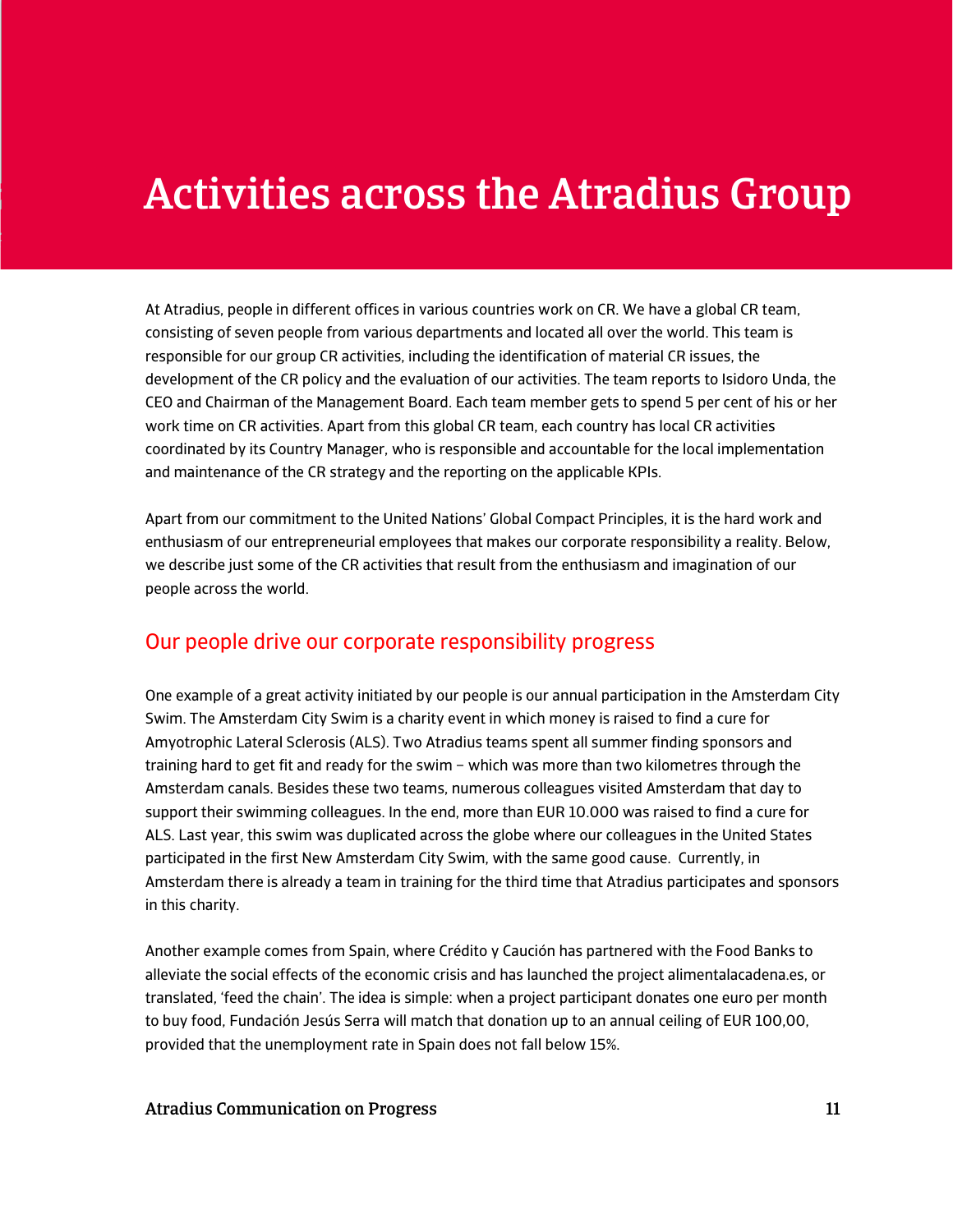# Ambition level

In the past few years we have developed our corporate social responsibility policy into one that we are proud of, which is why our ambition is to keep performing according to this policy. However, our commitment to corporate responsibility means that we can never 'rest on our laurels' and be satisfied with our performance. It is important that we keep progressing in our ambition and formulate objectives for each period. This chapter provides an insight into our objectives for future years.

For 2017 we aim to:

- report externally on all UNGC principles
- achieve GRI reporting with B application level
- have internal auditing of our CR reporting

For 2019 we aim to:

- report externally fully on all UNGC principles.
- achieve GRI reporting with A+ application level
- have external auditor's reassurance of our CR reporting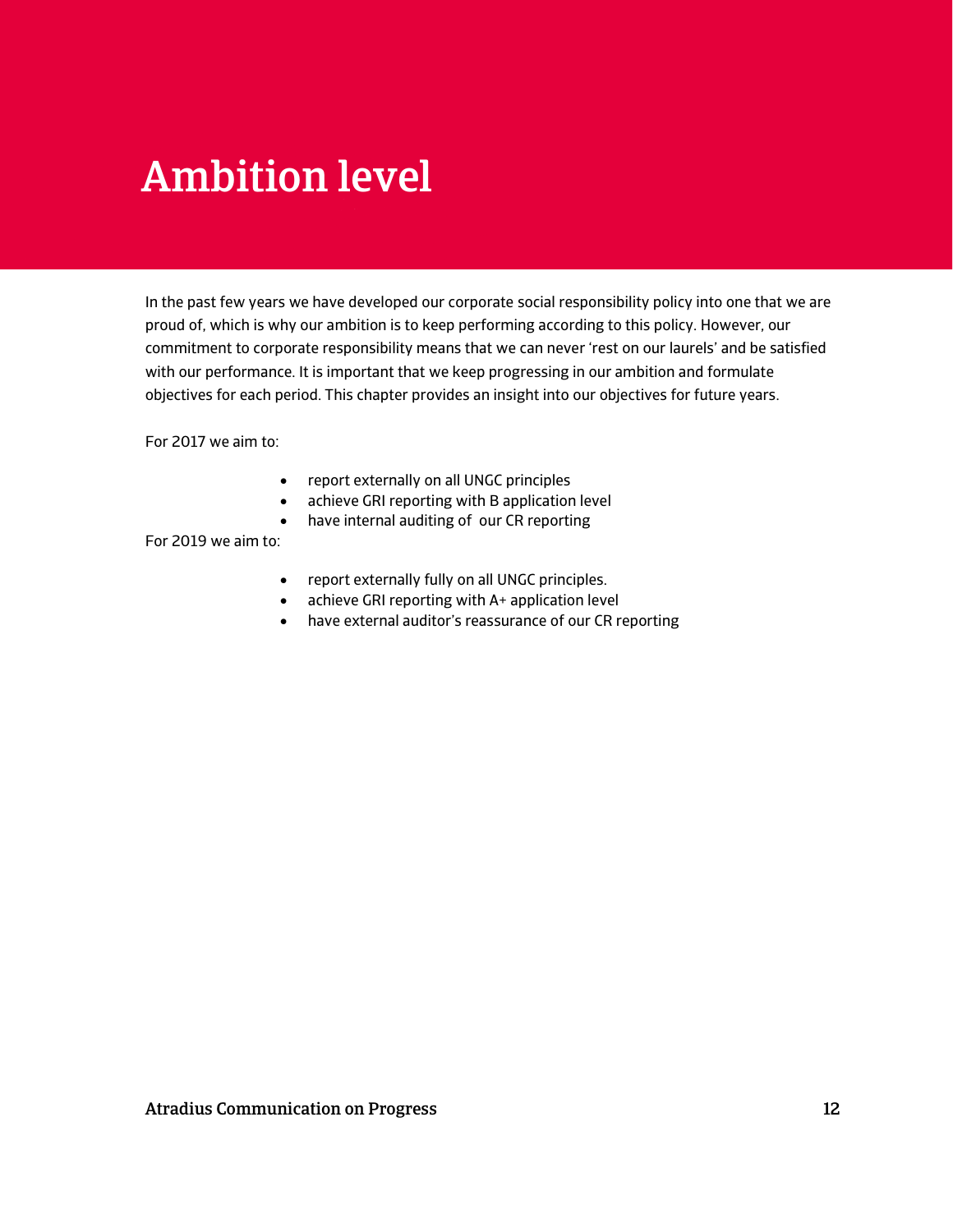# Appendix

### Atradius environmental policy

#### **Policy Statement**

Atradius offers a comprehensive range of credit management solutions that protect businesses of all sizes against the commercial and political risks inherent in domestic and global trade. Atradius recognises that our operations have an effect on the local, regional and global environment. Atradius N.V. is committed to a process of continuous improvement in environmental performance and pollution prevention. Environmental legislation will be regarded as setting the minimum standards of environmental performance.

#### **Environmental Goals**

#### **Energy Use**

- We will strive to conserve resources through efficient use and careful planning.
- **We will seek to use environmentally safe and sustainable energy sources to meet our needs** wherever practicable. We will plan to invest in improved energy efficiency.

#### **Recycling & Disposal of Waste**

- **We will minimize waste and whenever possible recycle materials.**
- We will make every endeavour to dispose of all waste through safe and responsible methods.

#### **Transportation**

- We strive to reduce the effect on the environment due to the work related transportation of our employees.
- We will promote a travel plan that encourages staff to use alternatives to single-occupancy car-use.

#### **Procurement**

- **We will seek to address our impact on the environment when procuring goods and services.**
- **We will work with our suppliers and contractors to encourage that they recognise and reduce the** environmental impact of their products and transportation.

#### **Policy Management and Communication**

Atradius Communication on Progress 13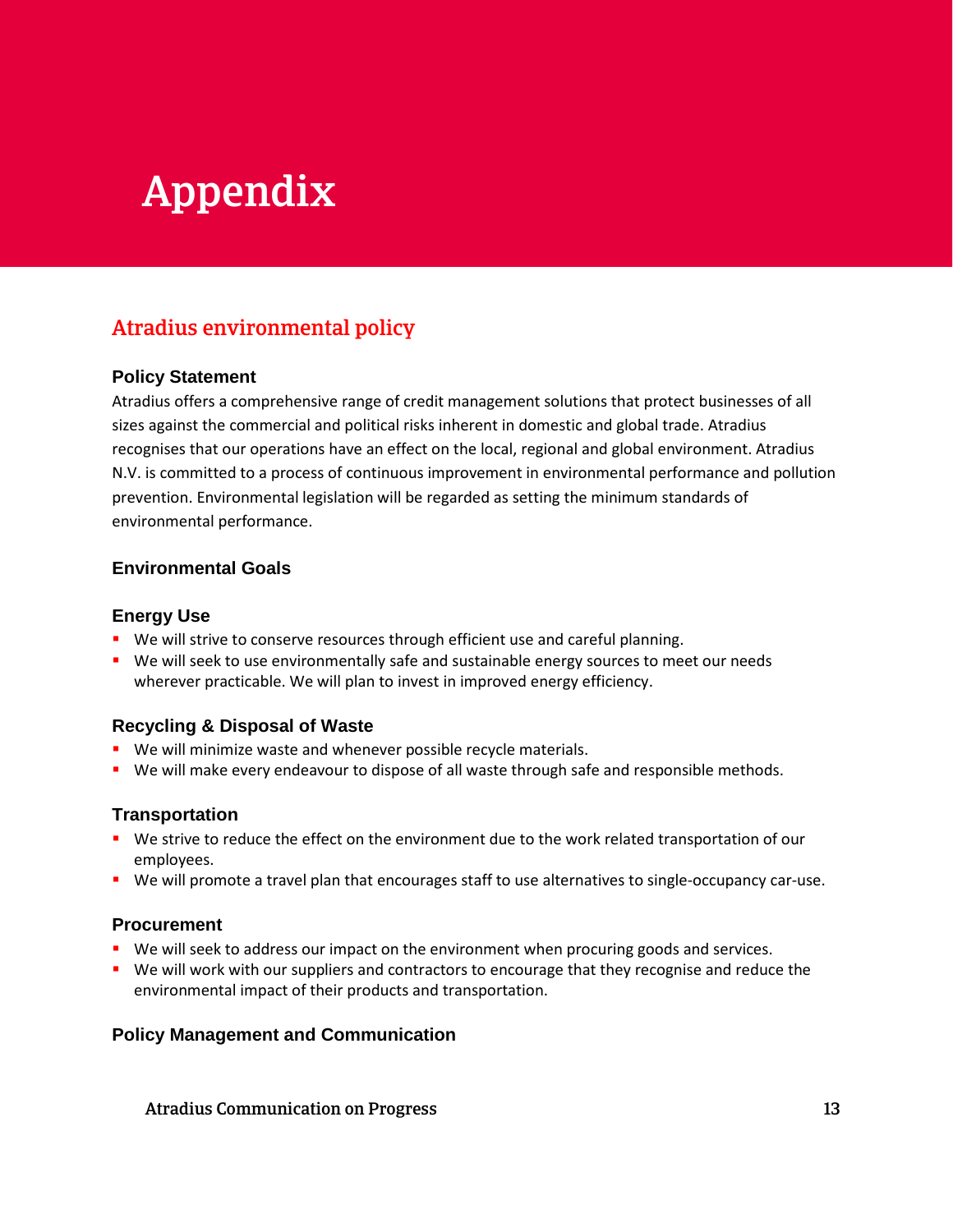- We will implement our policies through a coordinated environmental management system, guidelines and training where appropriate.
- We will continue setting environmental targets and action plans designed to improve our environmental performance.
- We will review and update as necessary this policy on an annual basis. As part of the review we will conduct an evaluation of our performance in implementing these principles and in complying with all applicable laws and regulations.
- This policy will be promoted to all employees and made publicly available.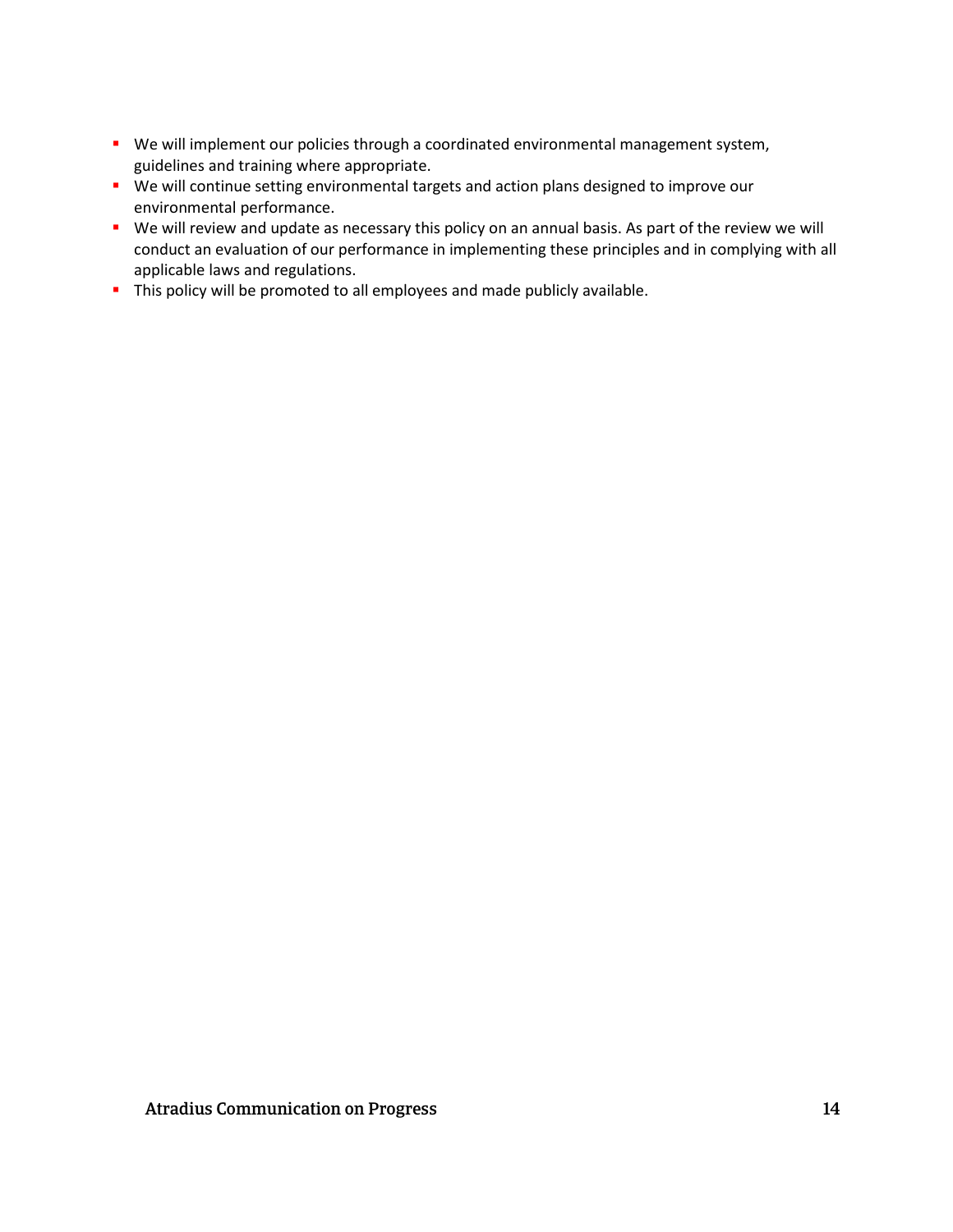# Atradius' corporate responsibility statement

October 2013

**s a responsible global company, we aim to manage the ethical, environmental and social risks of the way we do business. That means that, while endeavouring to make a worthwhile contribution to successful world trade and to our customer's prosperity,**  s a responsible global company, we aim to manage the ethical, environmental an social risks of the way we do business. That means that, while endeavouring to a worthwhile contribution to successful world trade and to our c **integrity towards our employees, customers, shareholders and indeed to all those with whom we interact.**

One way in which this commitment is manifested is through our affiliation to the UN Global Compact and to its principles on human rights, labour conditions, the environment and anti-corruption. Each year we report to the UN Global Compact on our continued commitment and the progress that we are making in all areas of corporate responsibility.

While we have an environmental and social strategy that covers the whole Atradius group, this also gives freedom to our operations across the globe to follow their own CSR initiatives.

As well as the annual progress report that we submit to the UN Global Compact, we also publish our environmental key performance indicators in our Annual Report. We plan to have these indicators externally audited for additional validation by the year 2019.

What follows is a summary of the impact that our corporate responsibility activities have on our various stakeholders and on the environment.

### Our people

We strive to improve our employees' satisfaction with the company and to raise our reputation within the labour market: effectively to be an employer of choice within our industry and in each region in which we operate. Through regular employee surveys, we seek to measure our employees' perception of the various aspects of their terms, conditions and quality of employment, to benchmark the results and wherever possible improve how we act as an employer. One example of how that manifests itself is our active strategy of internal engagement with our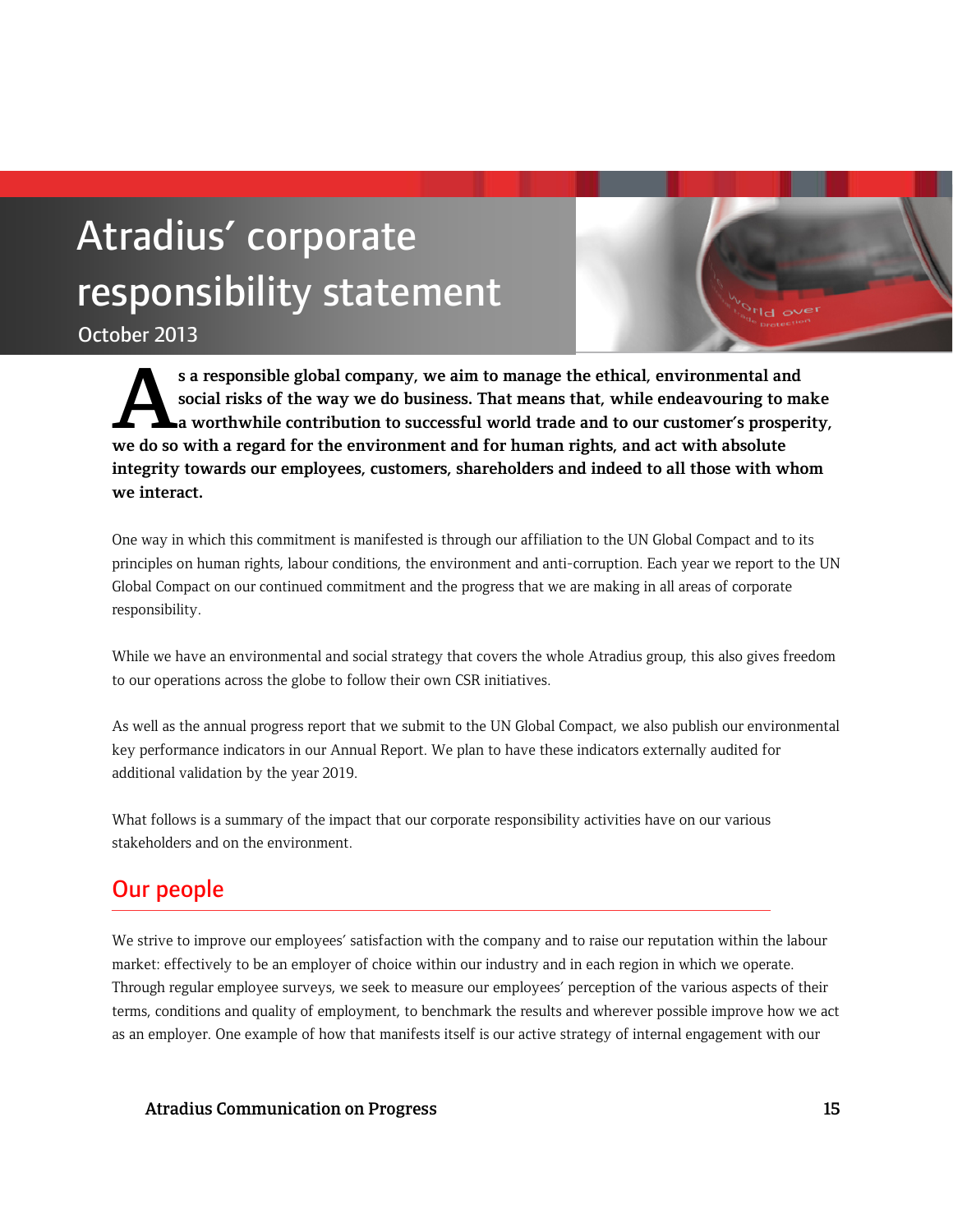people to successively increase their knowledge level, attitude and behaviour. For instance, our people are involved and are encouraged to play an active part in realising our vision of sustainability. Our business principles and code of conduct support this engagement.

### Our customers

As we look forward, we will strengthen our leadership in the multi-stakeholder debate – i.e. understanding all of those stakeholders on whom, as a business, we have an impact - and in meeting the sustainability challenges present in our industry. We will continue to be open and transparent in informing our stakeholders of the way that we conduct ourselves within our professional and financial environment and will undertake a regular reputation survey to assess our progress in this field. We convey and, wherever possible, demonstrate our corporate responsibility principles to our customers and engage with them to increase understanding of socially responsible business practices.

### Our suppliers

We expect our suppliers to apply the same standards of ethical practice, diversity and environmental awareness that we set ourselves. In our purchasing, we seek to procure ethically sourced materials from our suppliers and, as a global corporation, we promote corporate responsibility throughout our entire supply chain, working towards the elimination of toxic substances, preventing pollution, promoting energy conservation and supporting human rights.

### Our communities

Atradius is fully aware of the responsibility it has towards the communities in which it operates, and as a company we encourage our people to involve themselves in initiatives that benefit those communities: whether financial, personal or social. We encourage all our operating companies, wherever they are based, to be actively involved in their local community.

### Our environment

We operate in a way that minimises our consumption of valuable and finite resources, simply because we believe that every business must be conscious of the impact they have on the environment. As a result, all our decisions take account of their lasting environmental effects.